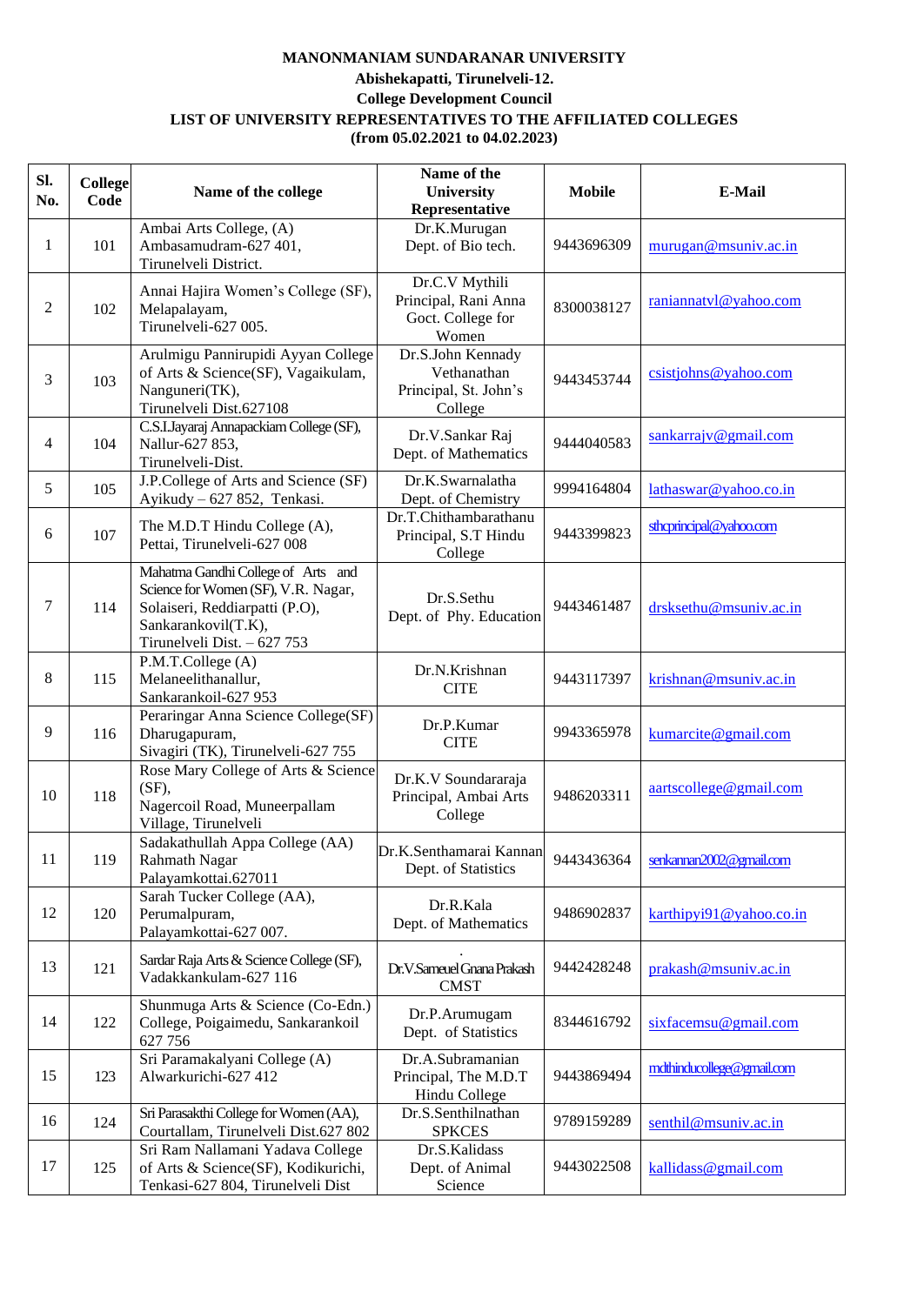| 18 | 126 | Sri Sarada College for Women (SF),<br>V.M. Chatram,                                                             | Dr. R. Venkataraman<br>Principal, Sri                             | 9442064421 | principalspkc@gmail.com       |
|----|-----|-----------------------------------------------------------------------------------------------------------------|-------------------------------------------------------------------|------------|-------------------------------|
|    |     | Tirunelveli-627 011                                                                                             | Paramakalyani College                                             |            |                               |
| 19 | 127 | St. John's College (A)<br>Palayamkottai-627 002                                                                 | Dr.B.Revathy<br>Dept. of Commerce                                 | 9442781692 | reamsu@yahoo.co.in            |
| 20 | 128 | St. Xavier's College (AA)<br>Palayamkottai-627 002                                                              | Dr.S.Samuel Asir Raj<br>Dept. of Sociology                        | 9442303269 | asirajs@gmail.com             |
| 21 | 129 | Tirunelveli Dakshina Mara Nadar<br>Sangam College (A),<br>T. Kallikulam-627 113,<br>Tirunelveli Dist.           | Dr.S.Kalidass<br>Dept. of Animal Science                          | 9443022508 | kallidass@gmail.com           |
| 22 | 130 | Thiruvalluvar College (A),<br>Papanasam,<br>V.K. Puram-627 425                                                  | Dr.S.Uma Maheswari<br>Dept. of Bio tech.                          | 9442040205 | umamsu@gmail.com              |
| 23 | 131 | Merit Arts & Science College (Co-<br>Education), (SF)<br>Idaikal, Ambasamudram                                  | Dr.P.Senrayaperumal<br>Dept. of History                           | 9790040827 | Senrayaperumal81@gmail.com    |
| 24 | 132 | Vyasa Arts & Science Women College<br>(SF) Subramaniapuram                                                      | Dr.S.Harikengaram<br>Principal, P.M.T<br>College                  | 9443282127 | pmtcollege@yahoo.com          |
| 25 | 133 | Einstein Arts & Science (Co-Edn.)<br>College, (SF) Seethaparpanallur<br>Tirunelveli                             | Dr.M.Udayakumar<br>Dept. of Plant Science                         | 9940306189 | Udaymsu19@gmail.com           |
| 26 | 134 | St. Joseph Arts & Science College,<br>(SF) JNP Nagar, Vaikalipatti, Mettur<br>Post, Ambai Taluk, Tirunelveli    | Dr.G.Muthulakshmi<br>Dept. of Comp. Sci. &<br>Engg.               | 9944335669 | lakshmi me05@yahoo.co.in      |
| 27 | 135 | Christopher Arts & Science College<br>(Women), (SF) Surangudi via,<br>Nanguneri, Tirunelveli-                   | Dr.C.Ramesh<br>DD $&$ CE $-$ B.Ed                                 | 9487410769 | ramesh1964.msu@gmail.com      |
| 28 | 138 | S.A.V Sahaya Thai Arts and Science<br>(Women) College, (SF)<br>Vadakkankulam, Tirunelveli.                      | Mr.Gnana D.Hans<br>Dept. of Commn.                                | 9843215597 | gnanadhans@gmail.com          |
| 29 | 139 | U.S.P Arts and Science (Women)<br>College, (SF) Kodicurichi,<br>Ksdayanallur (TK), Tenkasi.                     | Dr.S.Arumugam<br>Dept. of Physical<br><b>Education and Sports</b> | 9489233679 | Draru1975@gmail.com           |
| 30 | 140 | PET Arts & Science (Co-Edn.)<br>College, (SF) Valliyur, Tirunelveli                                             | Dr.A.Selvam<br>Dept. of Plant Science                             | 7598551578 | selvam@msuniv.ac.in           |
| 31 | 141 | Valanar Arts and Science (Co-Edn.)<br>College, (SF) Kuruvikulam,<br>Thiruvenkadam Taluk, Tenkasi.               | Dr.C.Durai<br>Dept. of Phy.Edn.                                   | 9865429632 | durai.msu@gmail.com           |
| 32 | 201 | A.P.C. Mahalakshmi College (A)<br>Ettayapuram Road,<br>Tuticorin-628 002.                                       | Dr.D.Murugan<br>Dept. of Comp.Science                             | 9443652744 | dhanushkodim@yahoo.com        |
| 33 | 202 | Aditanar College of Arts & Science (A)<br>Virapandianpattinam,<br>Tiruchendur-628 216,<br>Thoothukudi District. | Dr.S.Sudhakar<br>Dept. of Biotechnology                           | 9940998936 | sudhakarmsu@yahoo.com         |
| 34 | 203 | Bishop Caldwell College (SF)<br>Maravanmadam,<br>Tuticorin-628 101                                              | Dr.A.Loganathan<br>Dept. of Statistics                            | 9486634993 | aln24@rediffmail.com          |
| 35 | 204 | Don Bosco College of Arts & Science<br>College, (SF)<br>Keela Eral,<br>Kovilpatti - 628 908                     | Dr.R.Balasubramanian<br>Dept. of Comp. Science<br>& Engg.         | 9443695573 | rbalus662002@yahoo.com        |
| 36 | 205 | G. Venkataswamy Naidu College, (A)<br>Kovilpatti-628 502,<br>Thoothukudi Dist.                                  | Dr.R.Maruthakutti<br>Dept. of Sociology                           | 9443184812 | maruthakutti@gmail.com        |
| 37 | 207 | Govindammal Aditanar College (SF)<br>Tiruchendur-628 215,                                                       | Dr.C.Kannan<br>Dept. of Chemistry                                 | 9443507036 | chellapandiankannan@gmail.com |
| 38 | 208 | Holy Cross Home Science College (SF)<br>52, New Colony,<br>Tuticorin-628 003.                                   | Dr.G.Immanuel<br><b>CMST</b>                                      | 9486178976 | gimmas@gmail.com              |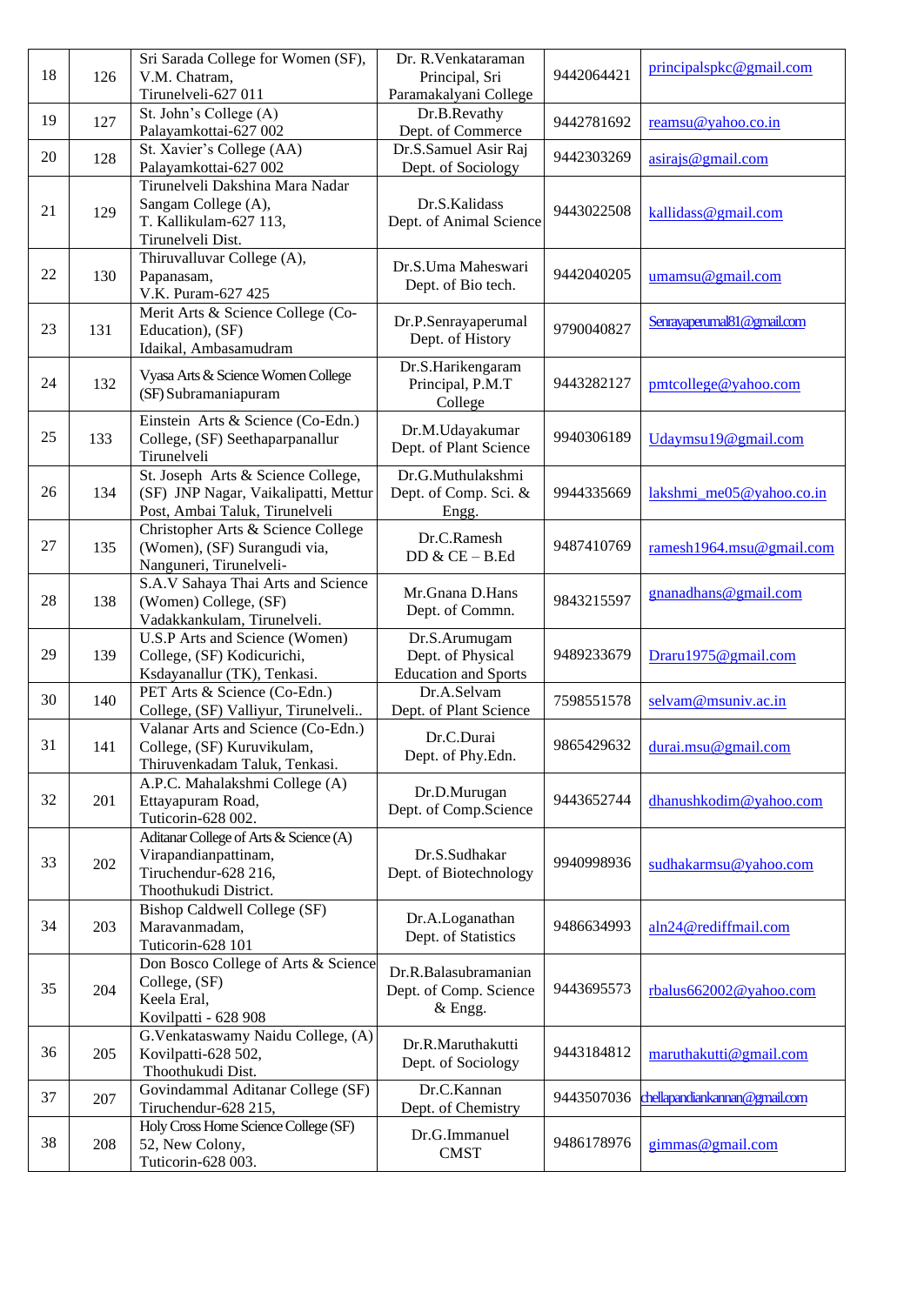| 39 | 209 | K.R. College of Arts & Science (SF)<br>K.R. Nagar,<br>Kovilpatti-628 503                                   | Dr.G.Annadurai<br><b>SPKCES</b>                                             | 9442027196 | gannadurai@msuniv.ac.in        |
|----|-----|------------------------------------------------------------------------------------------------------------|-----------------------------------------------------------------------------|------------|--------------------------------|
| 40 | 210 | Kamaraj College,<br>Tiruchendur Road, (AA),<br>Tuticorin-628 003                                           | Dr.N.Rajalingam<br>Dept. of Mgt. Studies                                    | 9842178009 | rajalingam@msuniv.ac.in        |
| 41 | 214 | Nazareth Margoschis College(A)<br>Pillaiyanmanai,<br>Nazareth-628 617                                      | Dr.P.William Dharma<br>Raja<br>Dept. of Education                           | 9443195395 | widh07@yahoo.com               |
| 42 | 215 | Pope's College (A)<br>Sawyerpuram-628 251                                                                  | Dr.C.Veerabahu<br>Principal<br>V.O Chidambaram College                      | 9442189898 | vochidambaramcollege@gmail.com |
| 43 | 217 | Rajalakshmi College of Arts &<br>Science (SF),<br>Vagaikulam, Tuticorin District                           | Dr. V. Sundararaman<br>Dept. of Communication                               | 9487924308 | vsundararaman@gmail.com        |
| 44 | 218 | S.S. Duraisamy Nadar Mariammal<br>College, (SF)<br>Sattur Road, Kovilpatti - 628 501.                      | Dr.A.Rajarathinam<br>Dept. of Statistics                                    | 8220226545 | arrathinam@yahoo.com           |
| 45 | 219 | Sri Kumara Gurupara Swamigal Arts<br>College (A), Padmanabhamangalam<br>Tuticorin Dist.628 619.            | Dr.S.Venkatesh<br>Dept. of Biotechnology                                    | 9443164684 | venkatesh@msuniv.ac.in         |
| 46 | 220 | Sankara Bhagavathi College of Arts<br>& Science College, (SF)<br>Kommadikottai - 628653.                   | Dr.A.Veliappan<br>Dept. of Education                                        | 9894423075 | Veliappan2000@yahoo.com        |
| 47 | 221 | St. Mary's College, (AA)<br>North Beach Road,<br>Tuticorin628 001.                                         | Dr.P.Madhava Soma<br>Sundaram<br>Dept. of Criminology<br>& Criminal Justice | 9442272280 | drmadhava@gmail.com            |
| 48 | 222 | T.Mariappan Nadar Muthukani Ammal<br>College of Arts & Science (SF)<br>Kulathoor,<br>Tuticorin District.   | Dr.Y.Srinivas<br>Dept. of Geo Tech.                                         | 9894481242 | drysv@yahoo.co.in              |
| 49 | 223 | V.O.Chidambaram. College (A)<br>Tuticorin-628 008                                                          | Dr. G. Balasubramania Raja<br>Dept. of Communication                        | 9841431223 | gbs_raja@yahoo.com             |
| 50 | 224 | Wavoo Wajeeha Women's College of<br>Arts & Science, (SF) Kayalpatnam,<br>Thoothoothukudi Dist.             | Dr.G.Murugeswari<br>Dept. of Comp. Science<br>& Engg,                       | 9442394724 | riya2suriya@yahoo.co.in        |
| 51 | 225 | Sivanthi Arts & Science College for<br>Women, (SF)<br>Udangudi                                             | Dr.S.Saudia<br><b>CITE</b>                                                  | 9488427739 | saudiasubash@yahoo.com         |
| 52 | 226 | Geetha Jeevan Arts & Science (Co-<br>Edn.) College, (SF) Kurukkusalai,<br>Thoothukudi district             | Dr.P.Arockia Jansi Rani<br>Dept. of Comp. Science<br>& Engg.                | 9486666667 | jansi_cse@msuniv.ac.in         |
| 53 | 228 | Muthukaruppan Memorial Arts &<br>Science College (Co-Edn.), (SF)<br>Sillankulam, Tuticorin                 | Dr.K.Muthu<br>Dept. of Chemistry                                            | 9962673910 | Karu.muthu@yahoo.com           |
| 54 | 229 | Unnamalai College of Arts and<br>Science (Co-education), (SF) Suba<br>Nagar, Ayyaneri Village, Kovilpatti. | Dr.K.Rajamannar<br>Dept. of Commerce                                        | 9442025363 | mannar1977@gmail.com           |
| 55 | 301 | Annai Velankanni College (SF),<br>Tholayavattam - 629 157,<br>K.K.District.                                | Dr.R.S Rajesh<br>Dept. of Comp.Science<br>& Engg.                           | 9443869904 | rsrajesh@msuniv.ac.in          |
| 56 | 302 | Arignar Anna College, (A),<br>Aralvaimoli - 629 301,<br>K.K. District.                                     | Dr.V.Balamurugan<br>Dept. of Comp. Science<br>& Engg.                       | 9486240097 | bala_vm@yahoo.com              |
| 57 | 304 | Holy Cross College (AA),<br>Nagercoil-629 004.                                                             | Dr.P.Ravichandran<br>Dept. of Plant Science                                 | 9442640072 | grassravi@gmail.com            |
| 58 | 305 | Infant Jesus College of Arts & Science<br>for Women (SF),<br>Mulagumoodu,<br>K.K. District                 | Dr,M.Krishnaveni<br><b>CMST</b>                                             | 9487764726 | dr.krishnavenimuthan@gmail.com |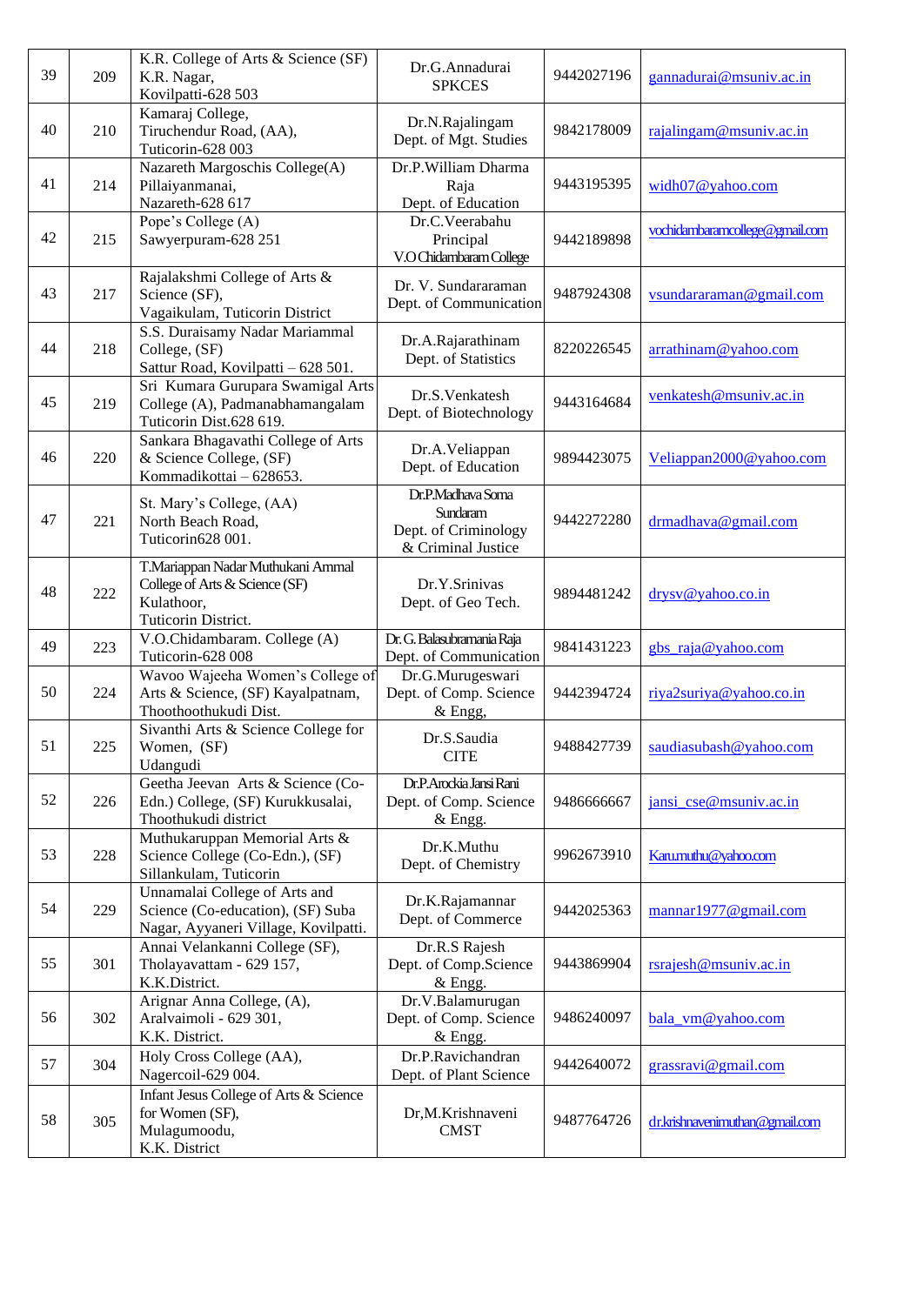| 59 | 306 | Lekshmipuram College of Arts and<br>Science (A),<br>Neyyoor-629 802                                           | Dr. T. Yuvaraj<br>Dept. of Psychology                                                      | 9840281992 | yuvarajpsychologist@gmail.com   |
|----|-----|---------------------------------------------------------------------------------------------------------------|--------------------------------------------------------------------------------------------|------------|---------------------------------|
| 60 | 308 | Malankara Catholic College (SF),<br>Mariagiri, Kaliakkavilai<br>K.K.Dist - 629 153                            | Dr.P.Ravi<br>Dept. of Mgt.Studies                                                          | 9786546660 | ravimsu04@gmail.com             |
| 61 | 309 | Muslim Arts College (SF),<br>Thiruvithancode-629 174,                                                         | Dr.Syed Umarhathab<br>Dept. of Criminology &<br>Criminal Justice                           | 9444203351 | drsyedumar@gmail.com            |
| 62 | 310 | Nanjil Catholic College of Arts &<br>Science (SF),<br>Nedumcode, Kaliakkavilai,<br>K.K. District - 629 153    | Dr.G.Stephen<br>Dept. of Tamil                                                             | 9442131384 | stephenkgl@gmail.com            |
| 63 | 311 | <b>Nesamony Memorial Christian</b><br>College (A),<br>Marthandam-629 165,<br>K.K. Dist.                       | Dr.S.Durairaj<br>Principal,<br>P K Swamy College                                           | 9443085820 | durairajsprincpkc@gmail.com     |
| 64 | 312 | Noorul Islam College of Arts &<br>Science (SF),<br>Kumaracoil,<br>Thuckalay 629 175.                          | Dr.J.Sacratees<br>Dept. of Economics                                                       | 9443885666 | jsocrates@rediffmail.com        |
| 65 | 313 | Pioneer Kumaraswamy College, (A),<br>Vettoornimadam,<br>Nagercoil-629 003                                     | Dr.B.Sundarakannan<br>Dept. of Physics                                                     | 9487410736 | sundarakannan@msuniv.ac.in      |
| 66 | 314 | Ruben College of Arts & Science(SF)<br>Thadikkarankonam, K.K. District                                        | Dr.J.Johnson<br>Principal, Annai<br>Velankanni College                                     | 9944453564 | annaivelankannioffice@gmail.com |
| 67 | 315 | S.T. Hindu College(A),<br>Nagercoil-629002                                                                    | Dr.S.Prabahar<br>Dept. of English                                                          | 9443483513 | prabhamsu@gmail.com             |
| 68 | 316 | Scott Christian College (AA)<br>Nagercoil-629 003.                                                            | Dr.T.Citarasu<br><b>CMST</b>                                                               | 9994273822 | citarasu@gmail.com              |
| 69 | 317 | Sivanthi Aditanar College,<br>Pillayarpuram, (SF),<br>Nagercoil-629 501                                       | M.Edwin Gnanadhas<br>Principal<br>St. John's College of<br>Arts & Science,<br>Ammandivilai | 9488272021 | stjcas@gmail.com                |
| 70 | 318 | Sree Ayyappa College for Women(A)<br>Ayyappanagar<br>Chunkankadai-629807                                      | Dr.S.Subramania Pillai<br>Principal, Arignar Anna<br>College                               | 9442562866 | Anna.college@yahoo.com          |
| 71 | 319 | Sree Devi Kumari Women's College<br>(A) Kuzhithurai, K.K.Dist.                                                | Dr.R.Vasuki<br>Dept. of English                                                            | 8870019491 | rvasuki@gmail.com               |
| 72 | 320 | St. Alphonsa College of Arts &<br>Science (SF),<br>Soosaipuram, Karinkal (P.O),<br>K.K. District-629 157      | Dr.David Raja Bose<br>Principal<br>St. Teeresa Arts & Science<br>College for Women         | 9443579244 | teresacfw@gmail.com             |
| 73 | 321 | St. Jerome's College (SF),<br>Allan Street, Asaripallam Road (via),<br>Ananthanadarkudy,<br>K.K Dist-629 201. | Dr.V.Sabarinathan<br>Dept. of Physics                                                      | 7397316464 | sabaphy@gmail.com               |
| 74 | 322 | St. John's College of Arts & Science (SF),<br>Ammandivilai - 629 204, K. K. Dist.                             | Dr.E.Enanalap Periyar<br>Dept. of Ariminology<br>& Criminal Justice                        | 9486115191 | enanalaperiyar@msuniv.ac.in     |
| 75 | 323 | St. Jude's College (A)<br>Thoothoor-629 176,<br>K.K. Dist                                                     | Dr.S.Monikandan<br>Dept. of Mathematics                                                    | 9751115699 | monikandans@gmail.com           |
| 76 | 324 | St. Teresa Arts & Science College for<br>Women (SF),<br>Mangalakuntu,<br>K.K. District.                       | Dr.H.Deepa<br>$DD & CE - B.Ed.$                                                            | 9600369229 | deeparaja2005@gmail.com         |
| 77 | 325 | Udaya College of Arts and Science, (SF),<br>Vellamodi, Ammandivilai Post,<br>K.K. Dist-629 204.               | Dr.K.Mohanraj<br>Dept. of Physics                                                          | 9788083079 | kmohanraj.msu@gmail.com         |